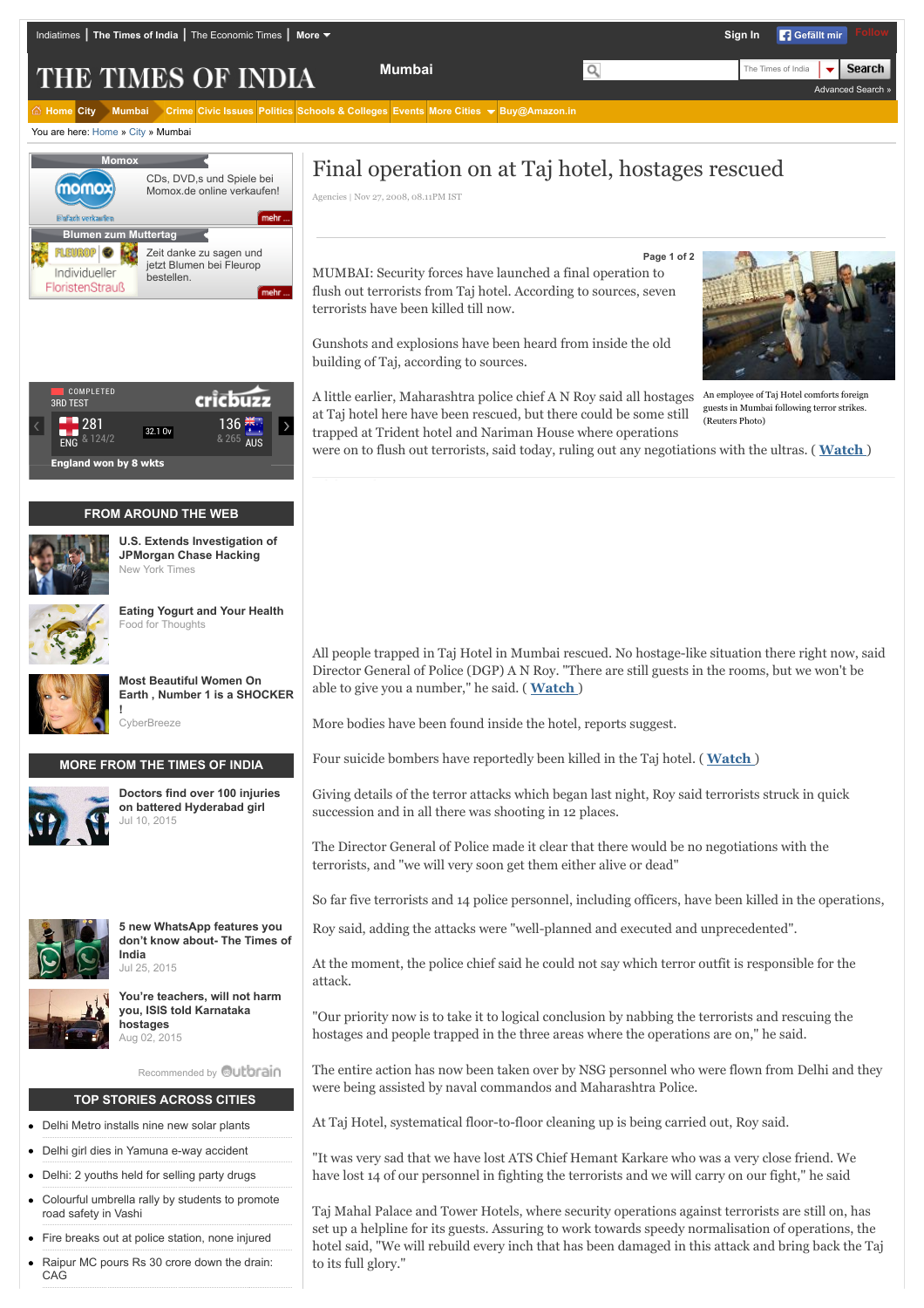- [Examinations go hi-tech, so do methods to cheat](http://timesofindia.indiatimes.com/city/pune/Examinations-go-hi-tech-so-do-methods-to-cheat/articleshow/48323109.cms)
- [2,400kg beef smuggled into Mumbai, four held](http://timesofindia.indiatimes.com/city/mumbai/2400kg-beef-smuggled-into-Mumbai-four-held/articleshow/48322128.cms)
- [All-faith prayer meeting for Prez Kalam in Delhi](http://timesofindia.indiatimes.com/city/delhi/All-faith-prayer-meeting-for-Prez-Kalam-in-Delhi/articleshow/48318364.cms)
- [NDMC to digitise birth, death records from 1917](http://timesofindia.indiatimes.com/city/delhi/NDMC-to-digitise-birth-death-records-dating-from-1917-to-1985/articleshow/48316214.cms) to 1985

#### **[NAVBHARAT TIMES](http://navbharattimes.indiatimes.com/?utm_source=TOInewHP_TILwidget&utm_medium=ABtest&utm_campaign=TOInewHP)**

[more](http://timesofindia.indiatimes.com/city/cityarticlelist/-2128932452.cms)

It said it is working towards safety and security of its guests and staff. Its helpline numbers are 022-66574322, 022-66574372 and 1800111825.

Security forces had launched an assault to flush out terrorists from two luxury hotels - Taj and Trident (Oberoi) - where a couple of 100 people were believed to be either held hostage or trapped in the most audacious terror attacks that have claimed over 100 lives and left over 300 injured in India's financial capital Mumbai.

Earlier in the day, a senior army officer said at least four terrorists are holed up in the Taj Hotel where 40 to 50 guests were still trapped.

"In this area there are four to five terrorists," Major R K Hooda, General Officer Commanding of Maharashtra, Goa and Gujarat said. There are an estimated 40 to 50 guests still trapped in the hotel, he said.

There can be 10 to 12 terrorists involved in the terror attack at a hotel in Mumbai, Maharashtra Deputy Chief Minister R R Patil said today. Five of them have been killed and one of them arrested, he told reporters outside the hotel as security forces prepared to launch an assault to end the terror.

Patil said he was not sure about the exact number of hostages in the hotel where commandos of NSG and Mumbai Police were involved in the operation.

He said they have not received any demands from militants and hoped that a breakthrough will be achieved soon. Patil said the operation was delicate in view of the safety of the hostages. He claimed police have got some leads but declined to elaborate.

Meanwhile, two bodies have been brought out of terror-struck Taj Hotel in Mumbai and taken away in an ambulance.

Fresh firing has also been reported at Oberoi and Army has entered the hotel to flush out the terrorists.

"At least six foreigners have been killed and the death figure has gone up to 101 now," Ramesh Tayde, a senior police officer said from Mumbai's control room earlier today.

An unspecified number of foreigners including Americans, Israelis and Canadians are also believed to be among those trapped in the two hotels and in Nariman House, a residential complex with an old Jewish prayer hall, where also a hostage situation prevailed.

As the day broke, gunbattles raged between terrorists, believed to have come in a boat to the Gateway of India, opposite Taj hotel, and commandoes and fresh explosions rocked the two hotels after the night of terror targeting ten places.

One terrorist was shot dead in Nariman House, police said suspecting the presence of six more in the complex. Heavy exchange of fire was on between the two sides a little past noon.

There were unconfirmed reports of a hostage-like situation in Cama hospital from where two terrorists in the wee hours tried to escape but were gunned down after a hot chase by the police near the Chowpatty-Girgaum crossing.

Terrorists used heavy machine guns, including AK-47s, and grenades to strike at the city's most high-profile targets -- the hyper-busy CST (formerly VT) rail terminus; the landmark Taj Hotel at the Gateway and the luxury Oberoi Trident at Nariman Point; the domestic airport at Santa Cruz; the Cama and GT hospitals near CST; the Metro Adlabs multiplex and Mazgaon Dockyard - killing at least 101 and sending hundreds of injured to hospital.

Sharp shooters of army, NSG and other security forces moved into Mumbai's landmark hotels to overwhelm an unspecified number of terrorists still holed out there after several residents were rescued in the wee hours. About 800 personnel from armed forces and NSG were deployed from outside Mumbai and from Delhi

Raging fire and plumes of black smoke were seen billowing from the central dome of the centuryold heritage Taj hotel opposite the Gateway of India this morning as firemen struggled to douse them. A guest stranded in one of the rooms said two explosions shook the building.

Smoke was also seen billowing from the new building of the Taj Hotel -- which stands next to the old building where terrorists are holed up. While NSG operation was on in the old building, fire brigade personnel were trying to douse fire in the new wing. The top portion of the old Taj building was engulfed in fire after the blasts last night.

Luxury hotel Trident Oberoi was under siege with some terrorists holding some foreigners